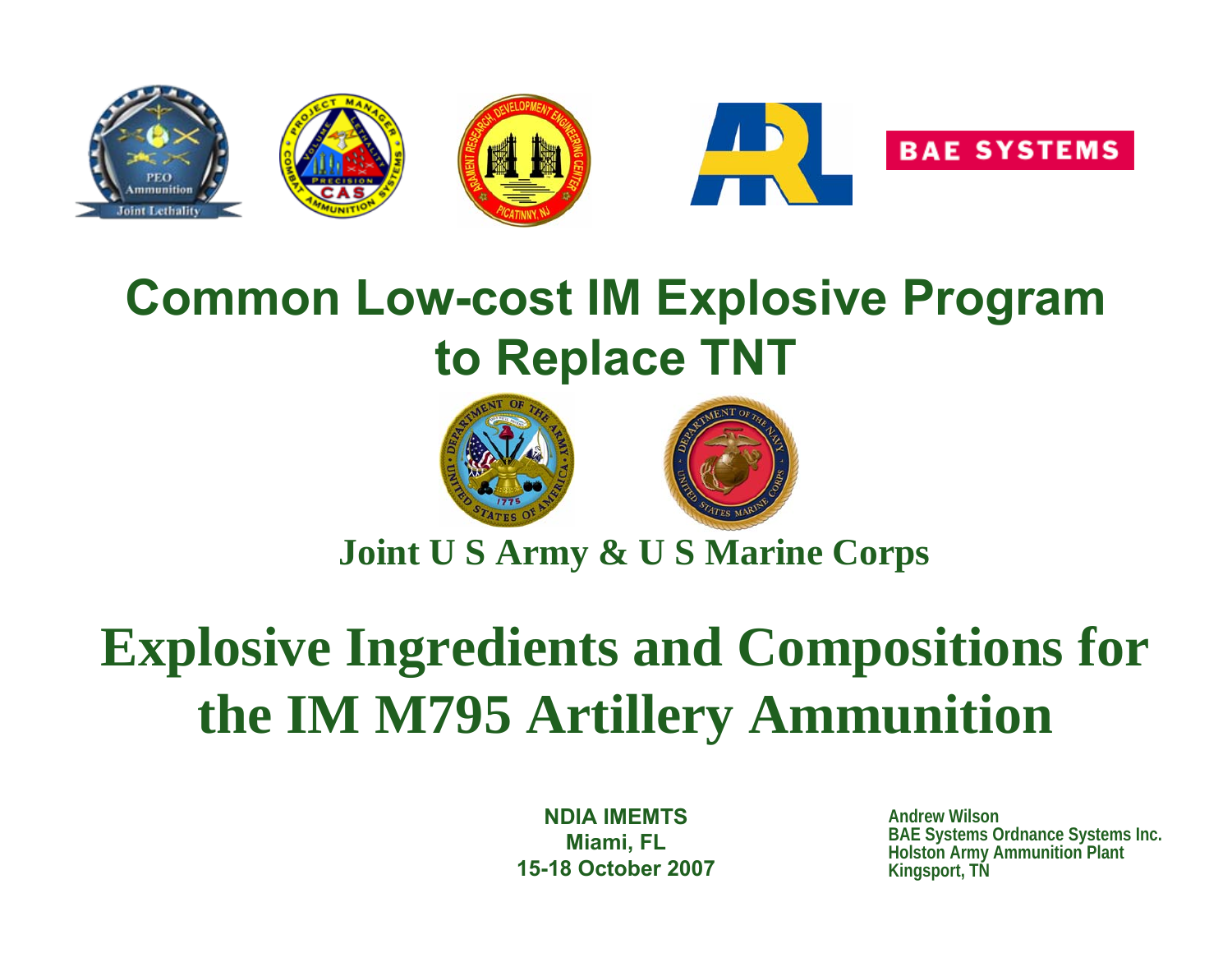# **Briefing Outline**



- ¾ **Background and Introduction to IMX-101, -102 and -103**
- ¾ **Manufacturing Overview**
	- 9 **Non-traditional Ingredients**
		- **Large Scale Manufacture**
			- **DNAN, NTO**
		- **Lab Scale Manufacture** 
			- **Nitrate Salt Eutectic**
	- 9 **Compositions**
		- **Large Scale Manufacture - IMX-101, IMX-102**
		- **Lab Scale – IMX-103**
- ¾ **Strategic Supply Capability**
	- 9 **Current Capacity**
	- 9 **Pricing and Availability**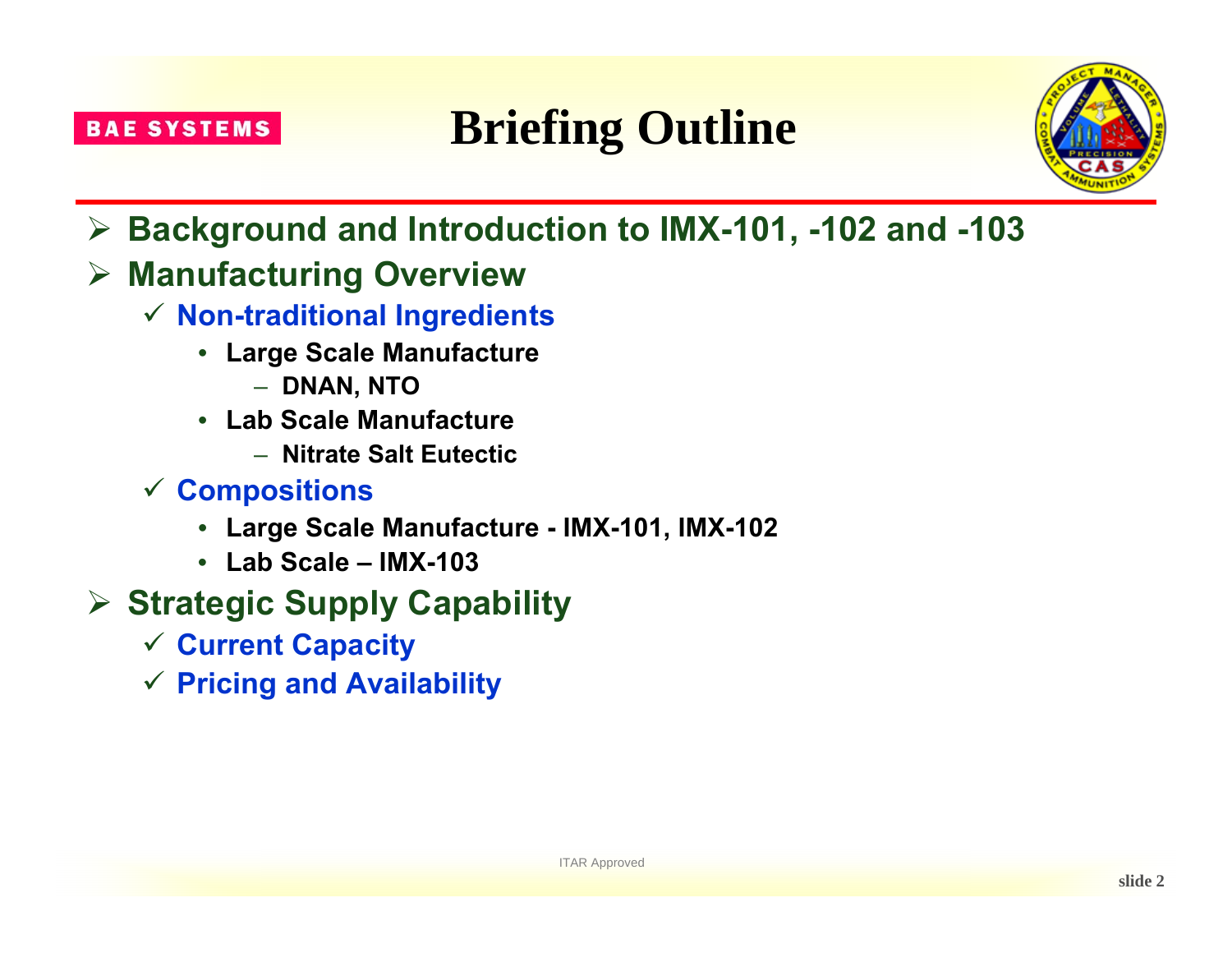

**Background and Introduction**



- ¾ **PM-CAS Common Low-cost IM Explosives Program**
- ¾ **Seeking IM Explosives that are:**
	- 9 **Effective**
	- 9 **Less sensitive**
	- 9 **Affordable**
	- 9 **Producible**
	- 9 **Life-cycle compliant**
- ¾ **Phased Evaluation Program**
- ¾ **Led to 3 Primary Candidates**
	- 9 **IMX-101, -102 and -103**
- ¾ **Undergoing Qualification Testing (Phase 3)**
- ¾ **Formulations & Ingredients:**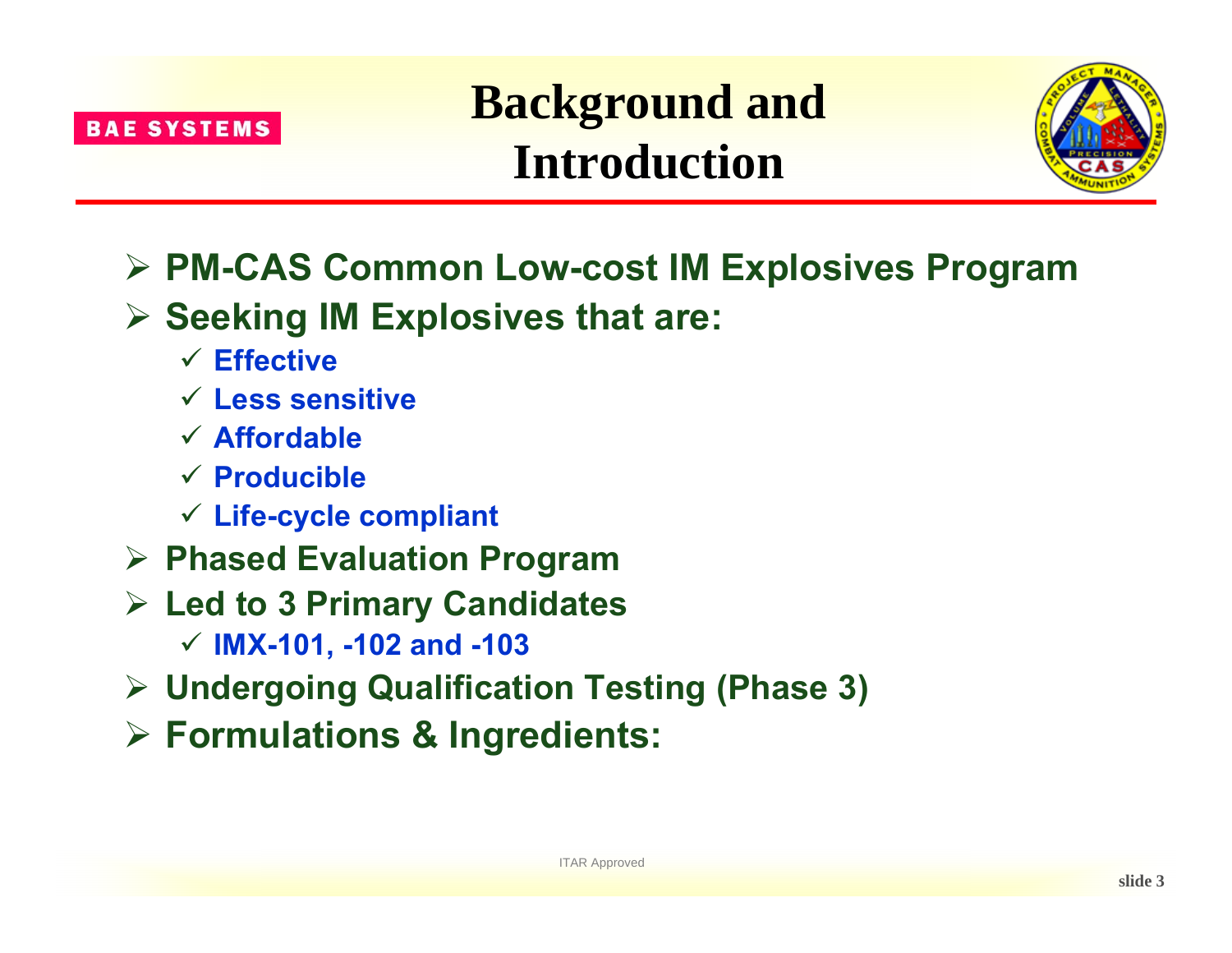





### ¾ **Largely composed of "non-traditional" ingredients:**

| <b>Formulation</b> | <b>AKA</b>        | <b>Non-traditional</b><br>Ingredient(s)                        |                 |
|--------------------|-------------------|----------------------------------------------------------------|-----------------|
| <b>IMX-101</b>     | <b>OSX-CAN</b>    | DNAN, NTO                                                      | <b>DNAN</b>     |
| <b>IMX-102</b>     | MCX-8             | <b>NTO</b>                                                     | <b>NTO</b>      |
| <b>IMX-103</b>     | <b>DEMN-III J</b> | <b>Nitrate Salt</b><br><b>Eutectic</b><br><b>ITAR Approved</b> | <b>Eutectic</b> |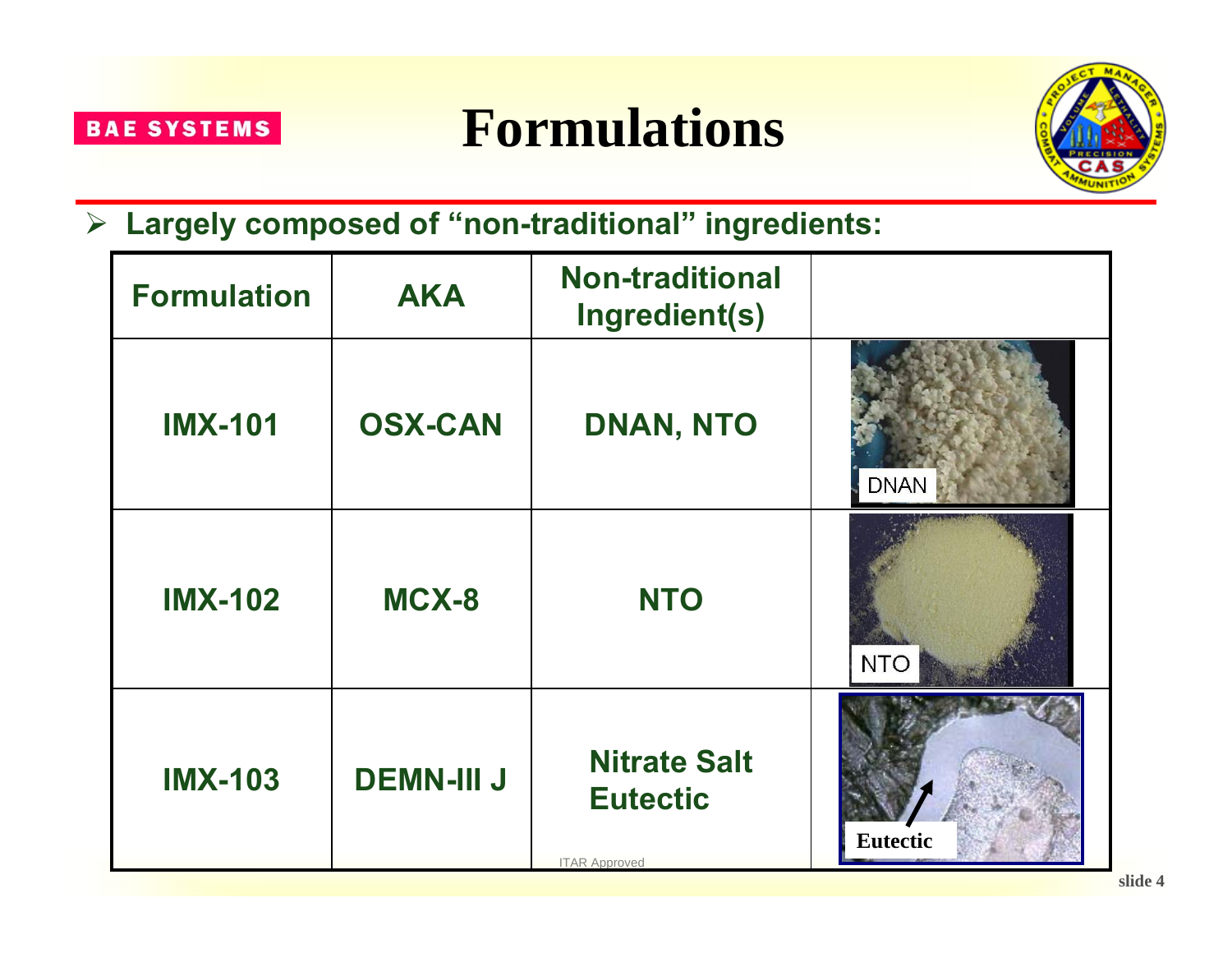

# **Review of Business Case of Down-selected Candidates**



### ¾ **"Funnel" framework to progressively screen candidates**

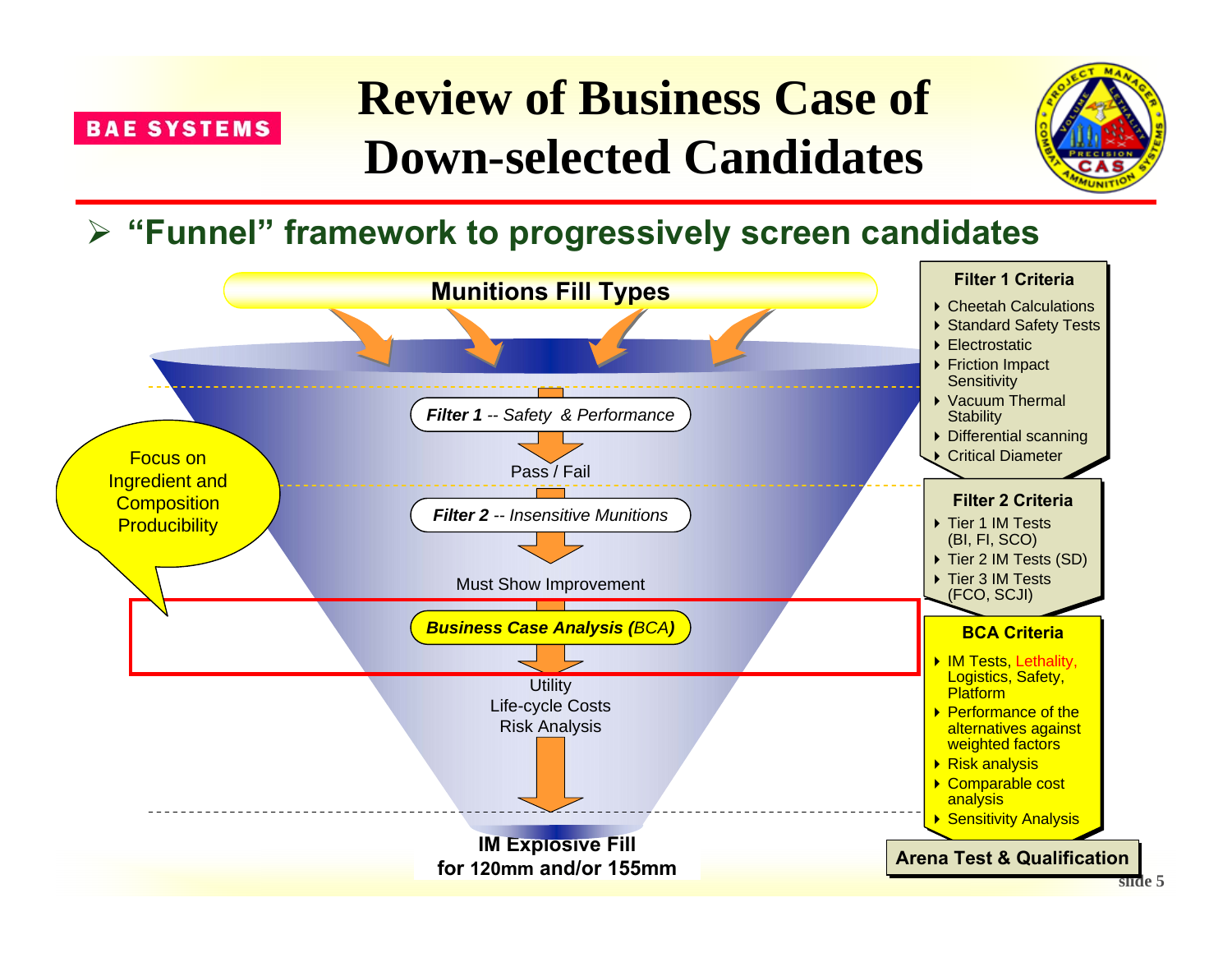# **Manufacturing Producibility Non-Traditional Ingredients**



## ¾ **Cost of ingredients:**

- **DNAN**
- **NTO**
- **Nitrate salts**

# ¾ **Strategic Synthesis Capability**

- **Current, active manufacturing capacity at HSAAP (as of 2007)**
- **Ingredients synthesized in the HSAAP Agile Plant**
	- **Combined DNAN/NTO capacity is ≈2-3m LB / year**
		- » **Using existing facilities and infrastructure**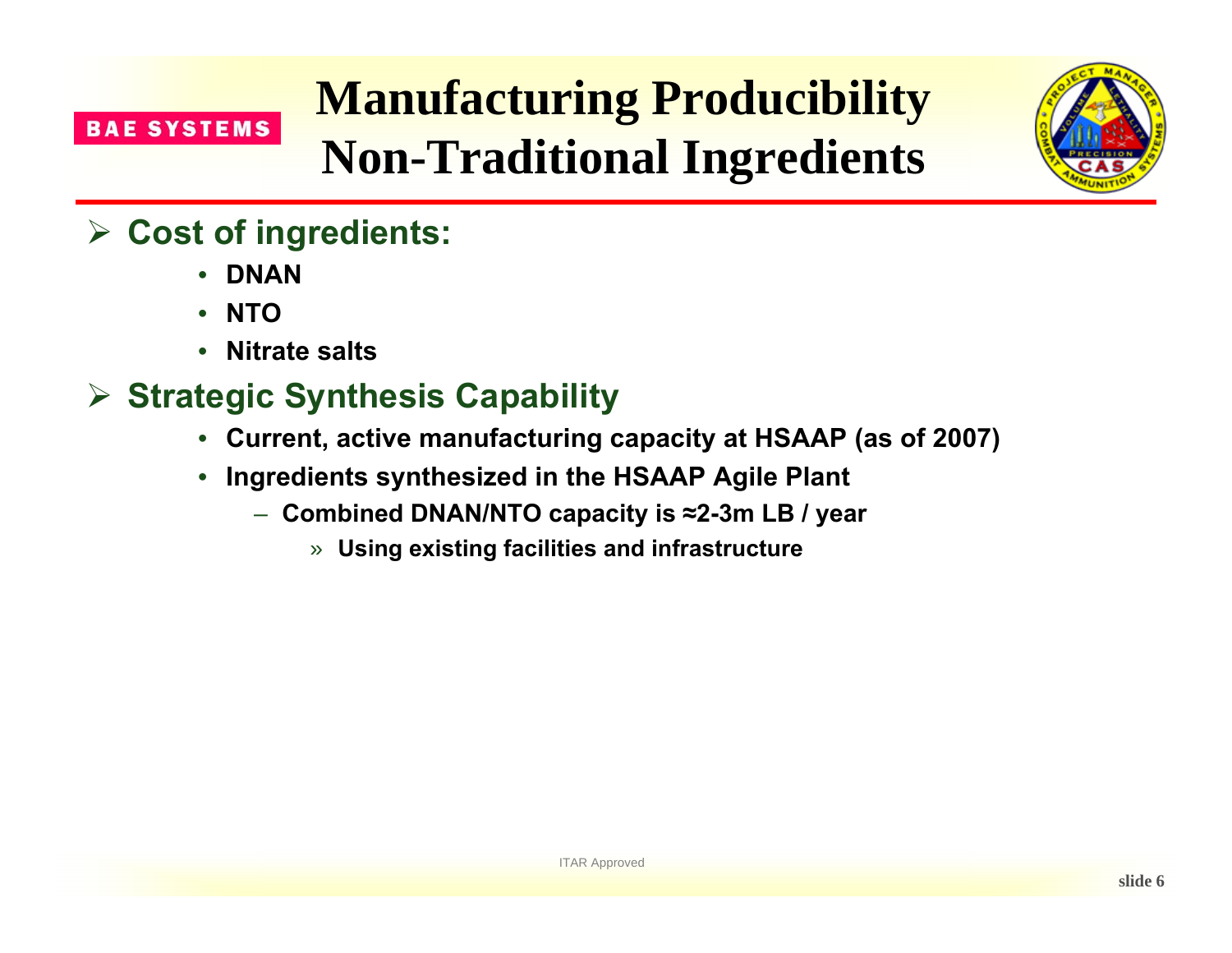

- ¾ **Reported at Prior IM EM Conferences**
- ¾ **Established in CY2001**
	- 9 **2,000 Gallon Reactor at Heart of Facility**
	- 9 **Installed in a facility designed to be flexible in operation**
		- **Rapidly reconfigurable**
		- **Multi-purpose chemistry capability**
		- **Extensive infrastructure support**
		- **Expandable**
- ¾ **Presently used for the LARGE SCALE manufacture of:**
	- 9 **DNAN**
	- 9 **NTO**
	- 9 **DMDNB**
	- 9 **Special grades of PETN, RDX**
	- $\times$  **TATB**
	- 9 **R8002 (short-term future production)**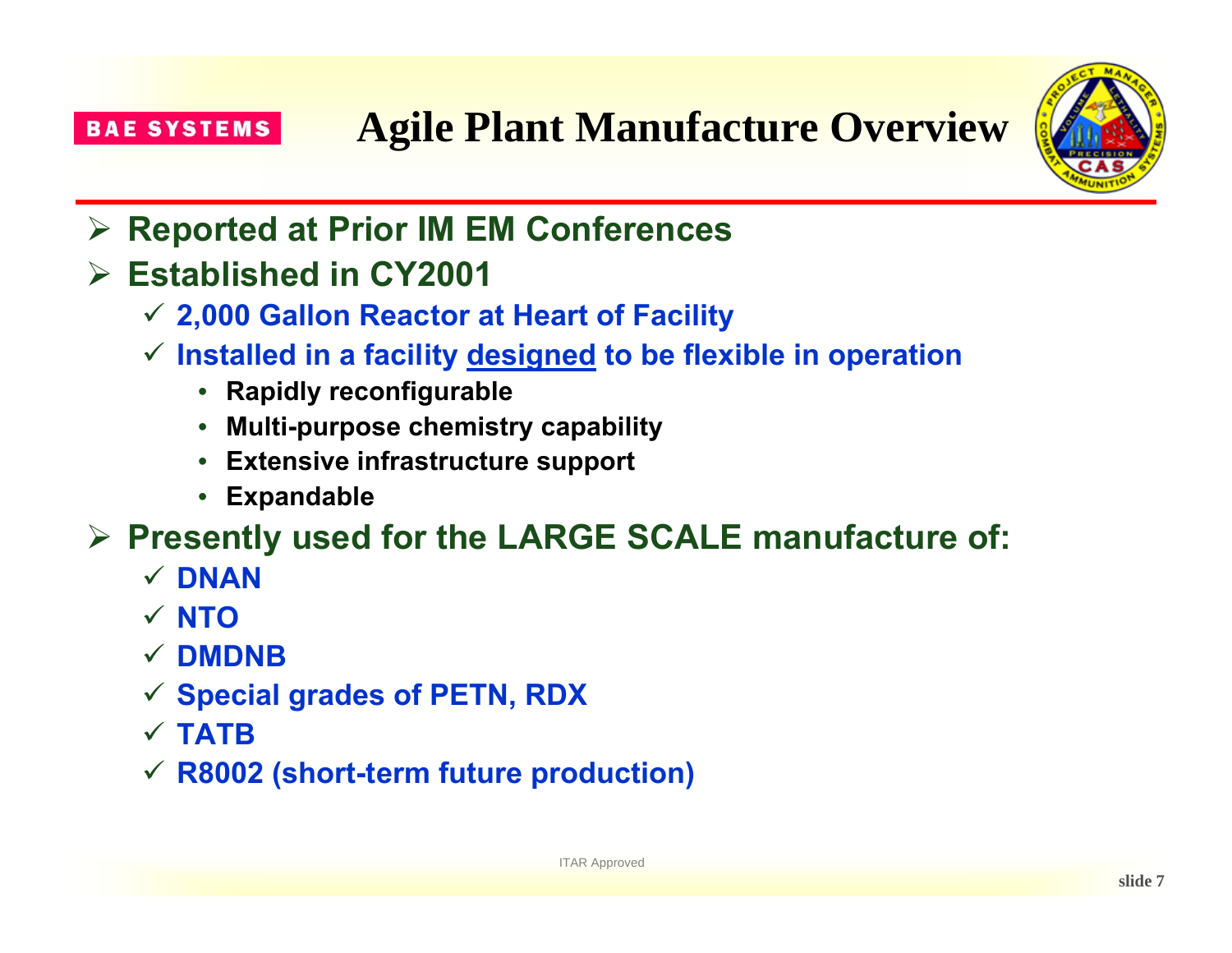

#### Product Collection: Nutsche De-watering





#### Pfaudler 2,000 Gallon Reactor

Process Control – SIEMENS PCS-7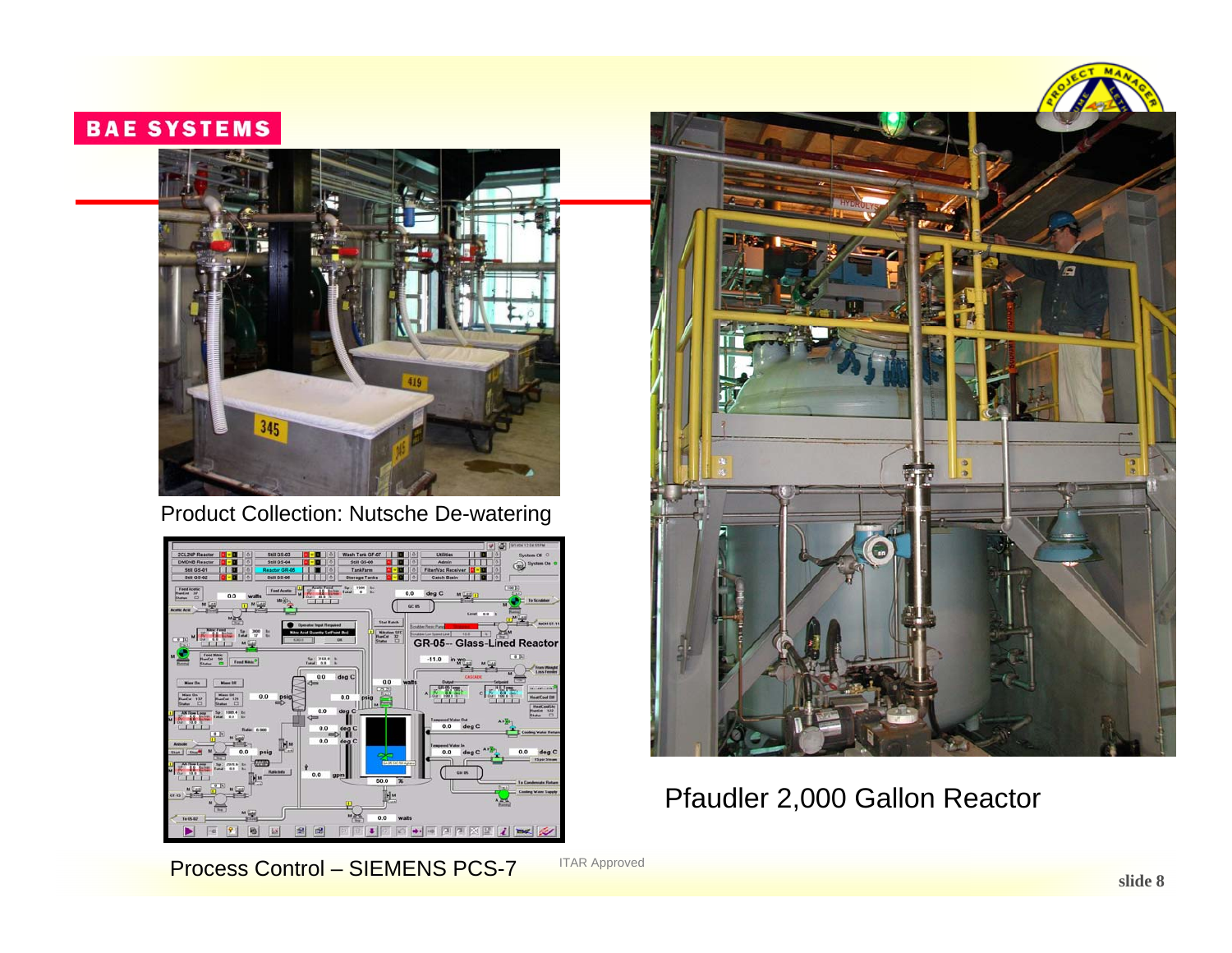



- ¾ **Batch-Manufacture**
- ¾ **A Good Melt-phase Insensitive Substitute for TNT** 
	- 9 **A critical component of IMX-101**
- ¾ **Two Synthetic Routes Demonstrated on Production Scale**
- ¾**Multiple raw-material sources (U.S., international)**
- ¾ **Qualified in U.S. Weapon Systems**
	- 9 **PAX-21 (60mm Mortar)**
	- 9 **PAX-41 (SPIDER)**





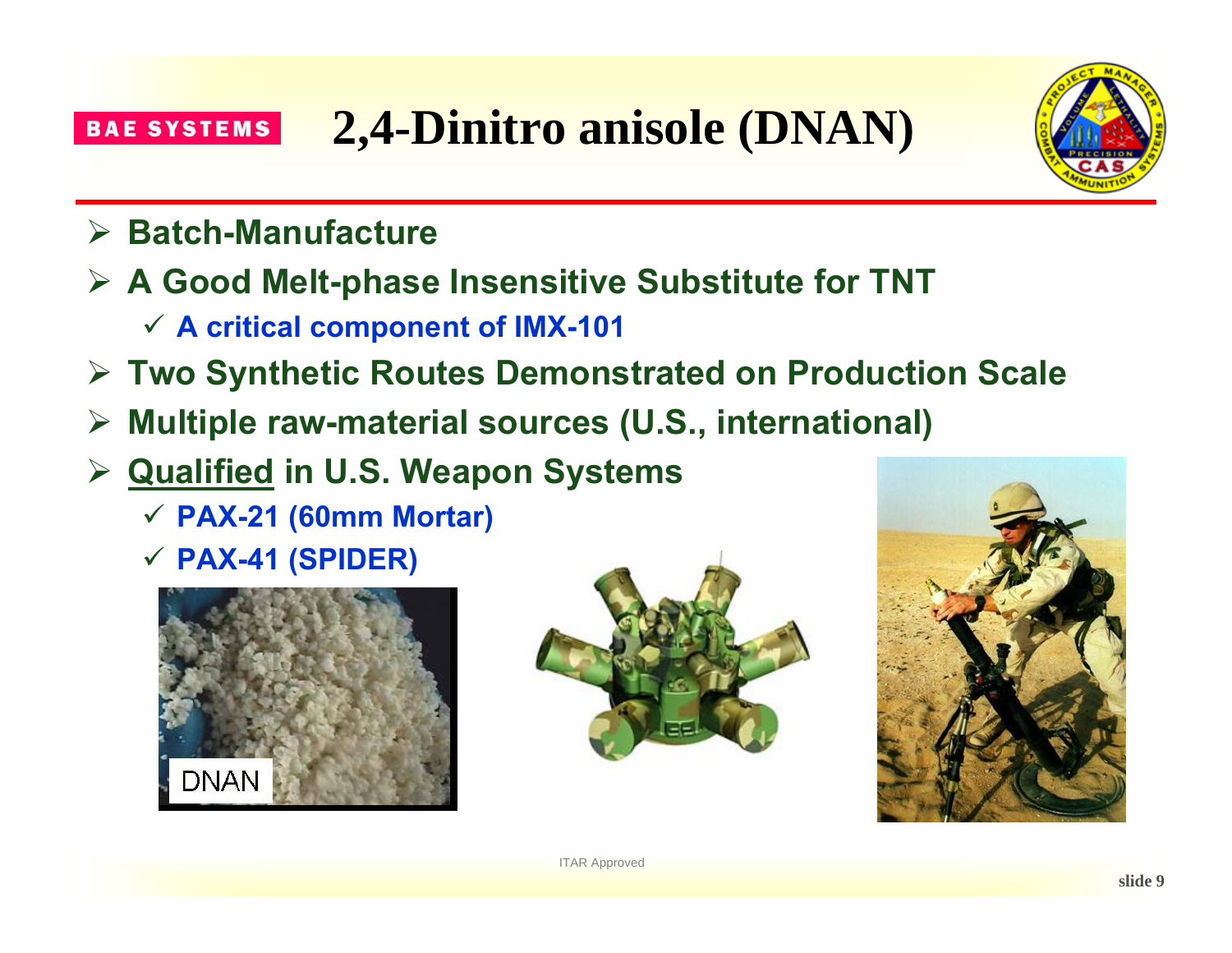

### **HSAAP DNAN – INDICATIVE PRICING**



ITAR Approved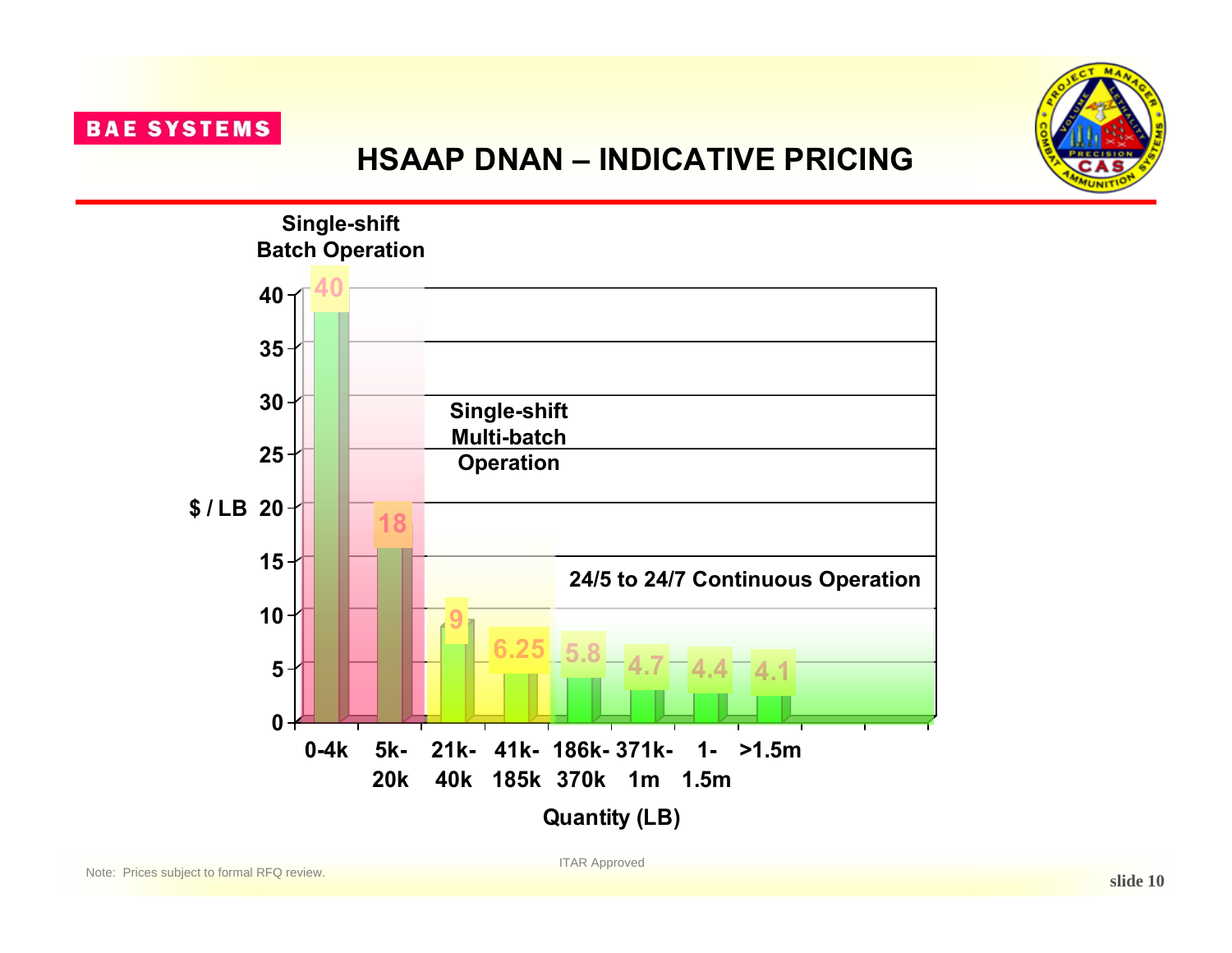### ¾ **Batch Manufacture**

- 9 **Synthesis based upon published route**
- 9 **Modified to improve safety and productivity**
- 9 **Multiple raw-ingredient sources**
- ¾ **Used as an insensitive RDX Replacement**
	- 9 **Critical for achievement of adequate product functioning**

**Nitrotriazolone (NTO)**

- **Performance and sensitivity**
- 9 **Available in various particle sizes**
	- **Key to achieving desired processability**

**slide 11**



**NTO** 

#### **BAE SYSTEMS**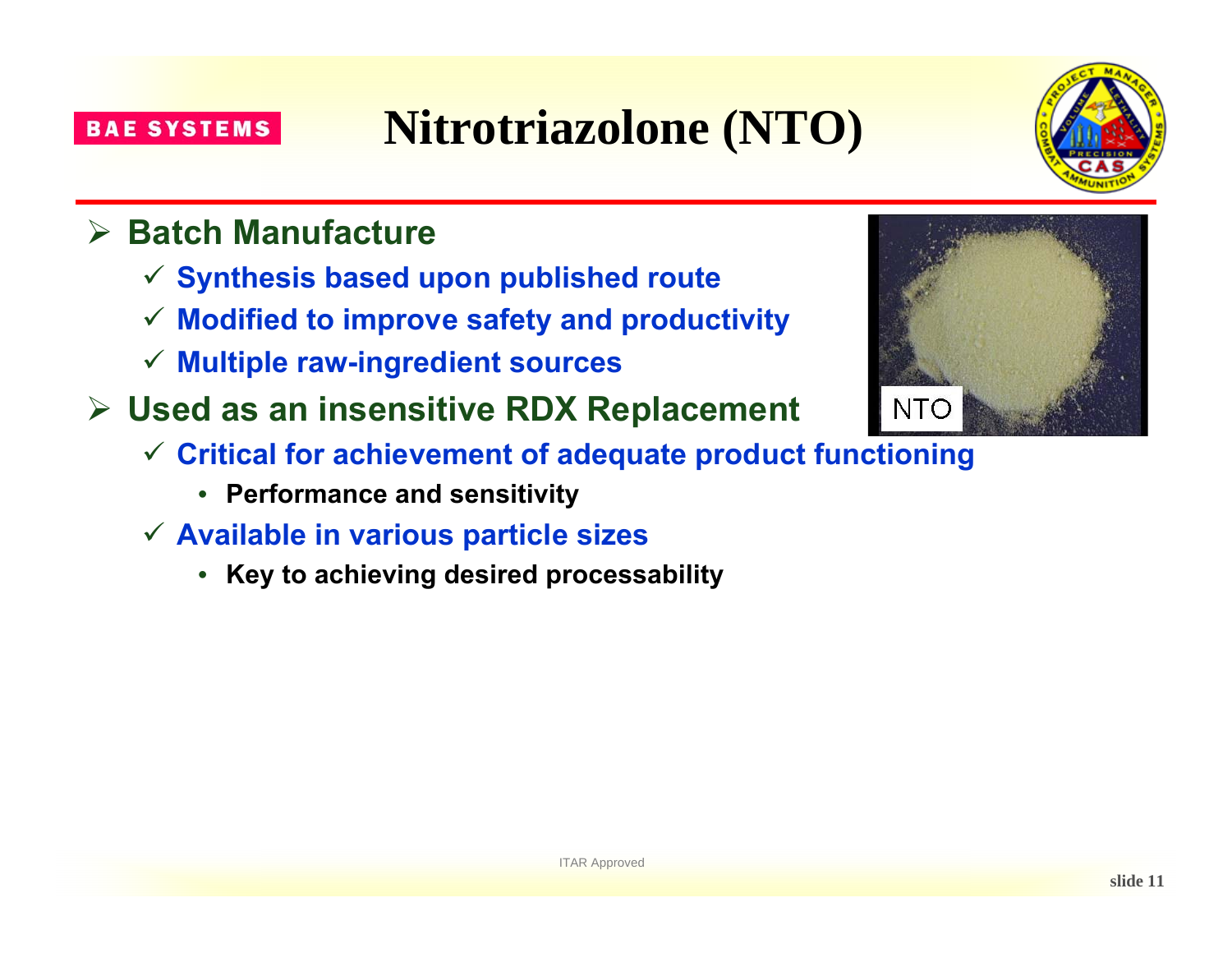### **HSAAP NTO – INDICATIVE PRICING**



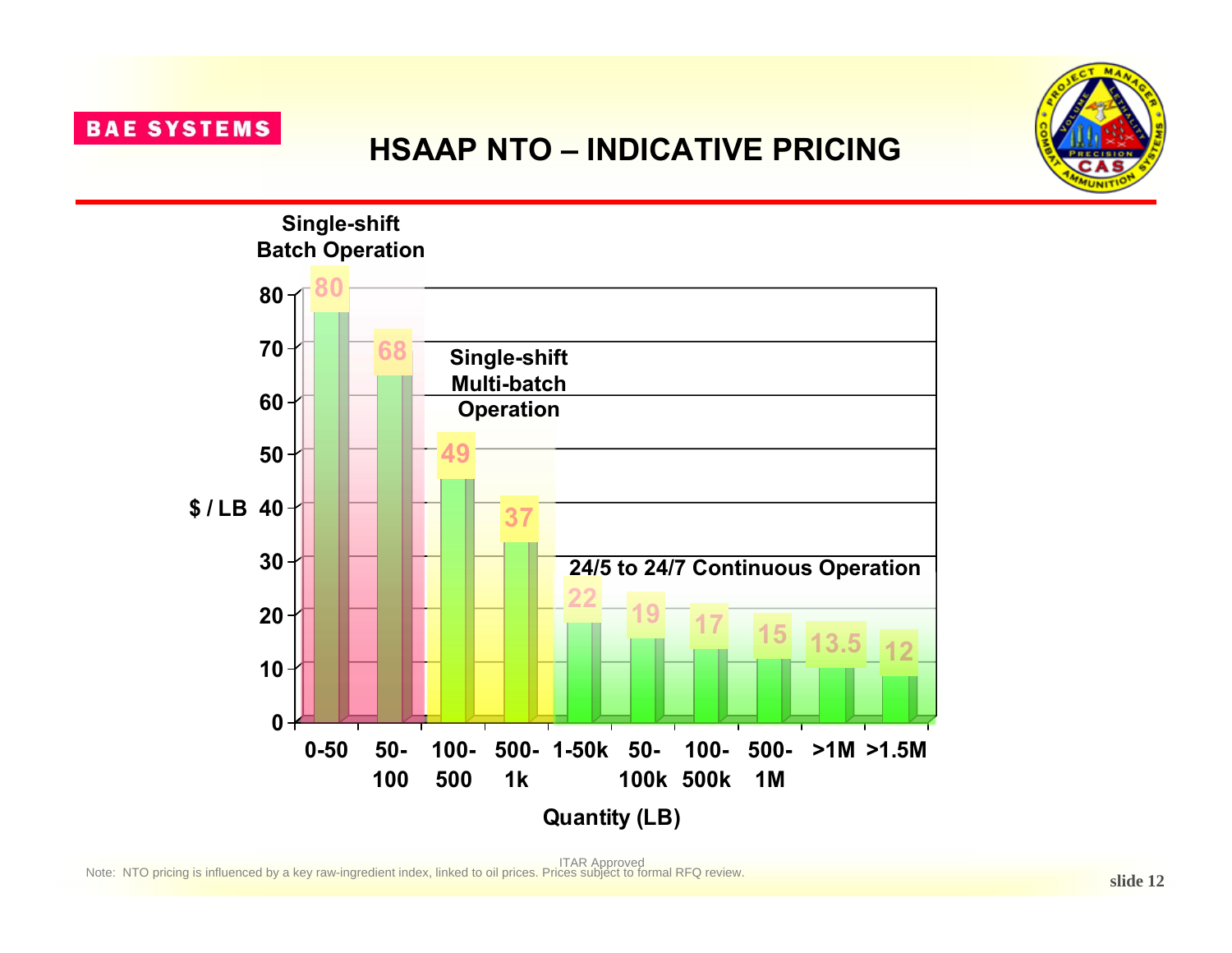**Nitrate Salt Eutectic**



- ¾ **Manufactured on Lab-Scale only to Date**
- ¾ **Elegant Salt Manufacturing Method**
	- 9 **Water-based synthesis**
	- 9 **Acid-base neutralization**
- ¾ **Robust Salt Eutectic**
	- 9 **Insensitive to composition variation (+/-2% tested)**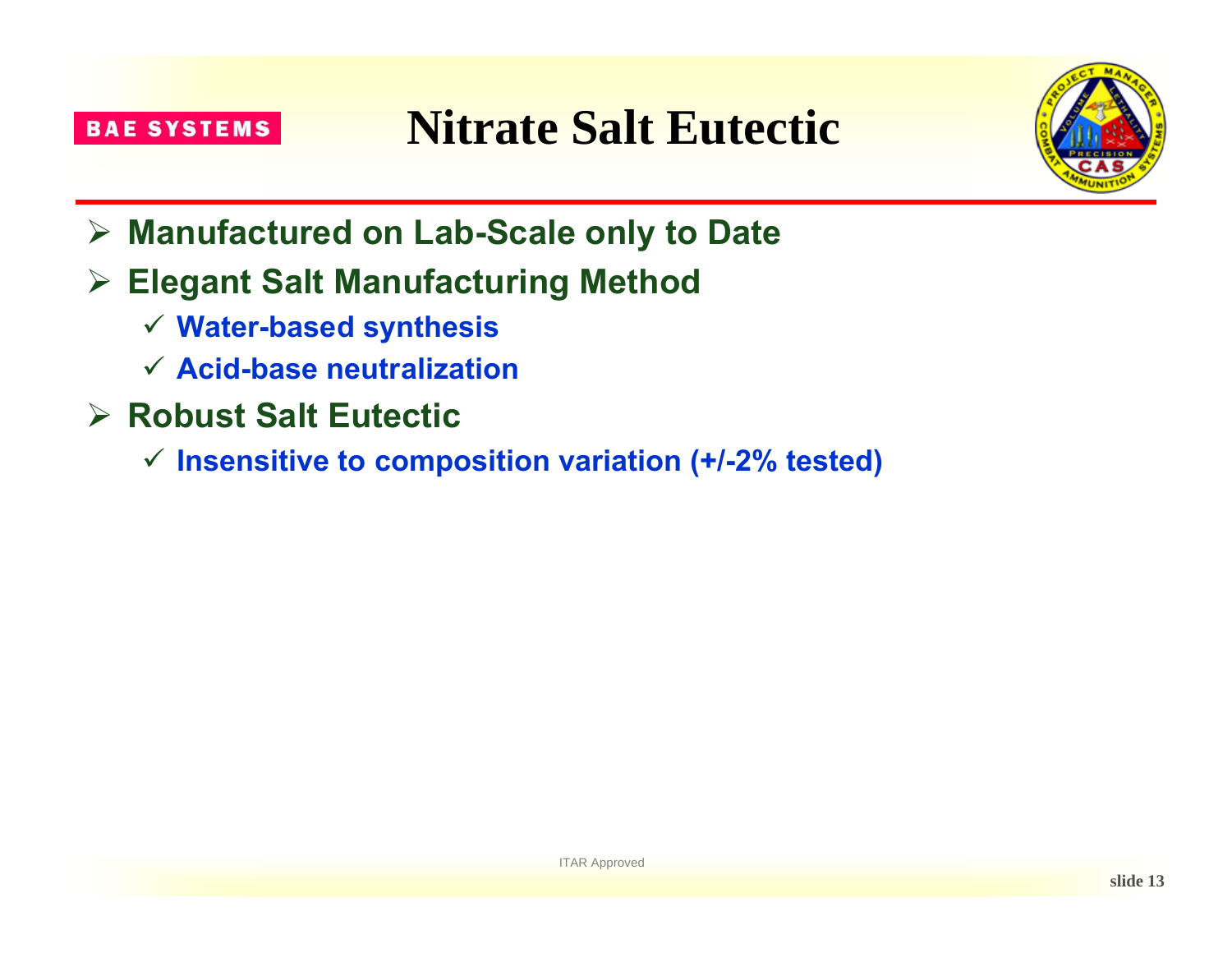# **Melt-Pour Explosive Manufacture**



### ¾ **Traditional Melt-Pour Technology**

- $\checkmark$ **Melt-phase ingredient (TNT, DNAN, Wax etc.)**
- $\checkmark$ **Fillers (RDX, NTO, etc.)**
- $\checkmark$ **Low-shear incorporation**
- $\checkmark$ **Flaking**
- $\checkmark$ **Quality control / assurance, final packaging**
- ¾ **Industrial Capacity**
	- 9 **Current active capacity: 6m LB / year**
		- **Surge capacity >25m LB / year**
- ¾ **Life-cycle Management**
	- 9 **IMX-101, -102 and -103 are melt-pour explosives**
	- 9 **Existing Demil technology base applies to IMX products**



Test Quantities of IMX-101 and IMX-102 Manufactured on FULL PRODUCTION SCALE at HSAAP in support of PM-CAS Common Explosive Program (1,500 LB nominal batch size)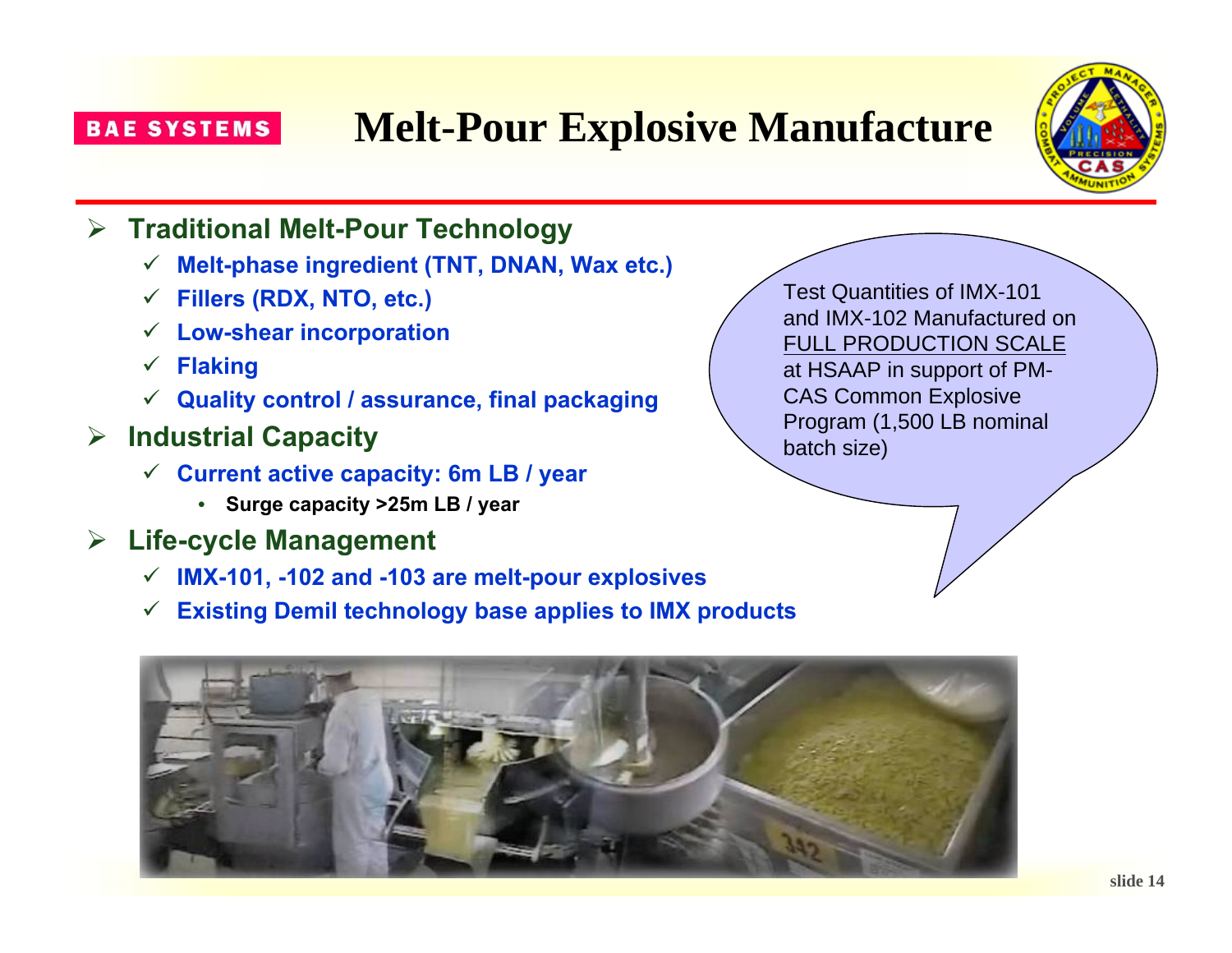

# **Concluding Remarks**



### ¾ **IMX-101, -102 and -103 Candidates for 155mm Artillery Projectile**

- 9 **Contain "non-traditional" ingredients**
	- **NTO, and/or DNAN, or nitrate-salt eutectic**
- 9 **NTO and DNAN produced on full production scale**
- 9 **Nitrate-salt eutectic producible on same scale (not yet demonstrated)**
- $\checkmark$ **Raw ingredients available CONUS and OCONUS**
- 9 **IMX-101 and -102 Manufactured on full production scale**

Demonstrated IM Compliance Results far exceeded expectations Safe, Suitable & Sustainable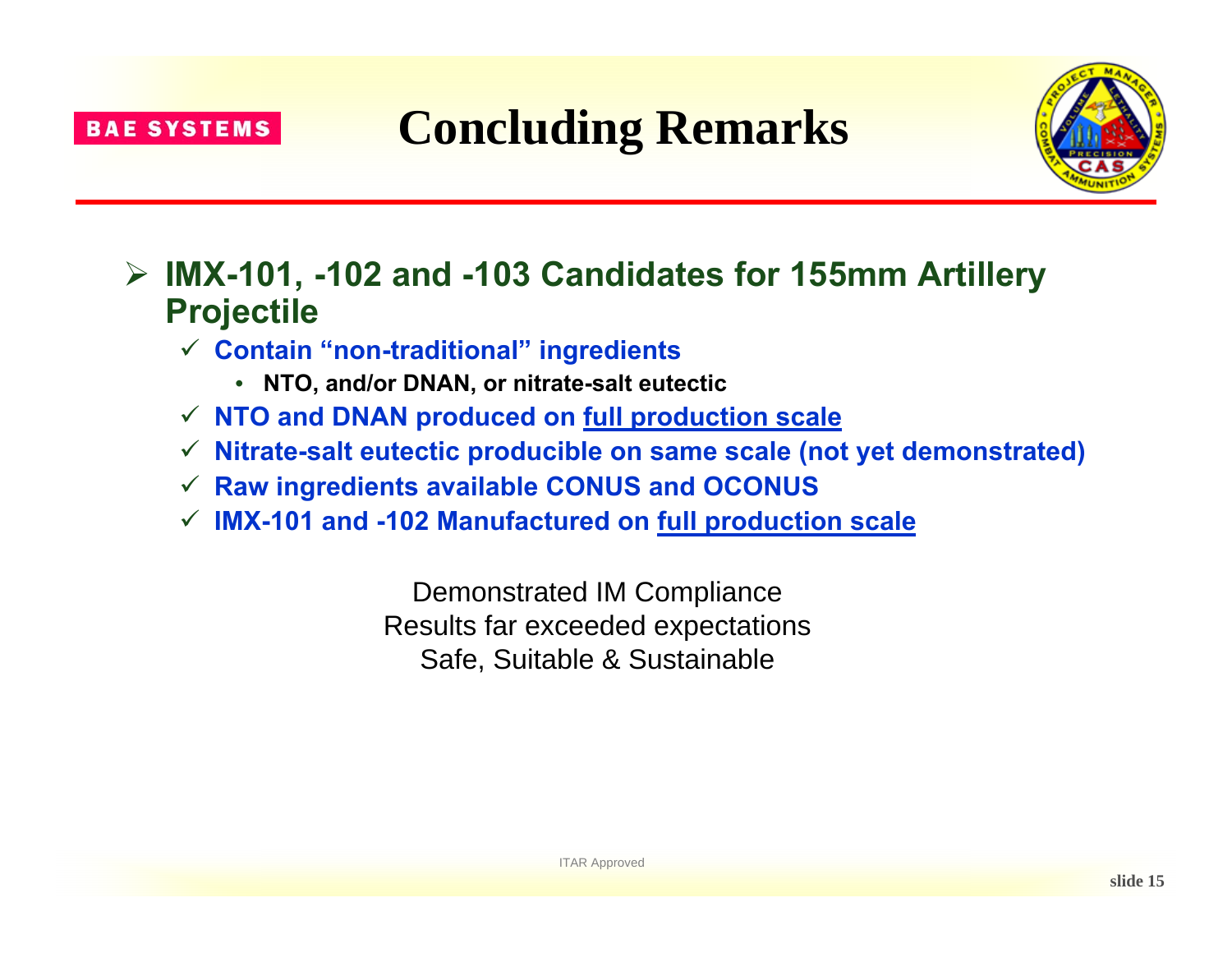





# ¾ **ARL**

- ¾ **ARDEC**
- ¾ **BAE Systems**
- ¾ **PM-CAS**
- ¾ **DZI (Kansas)**
- ¾ **NTS**